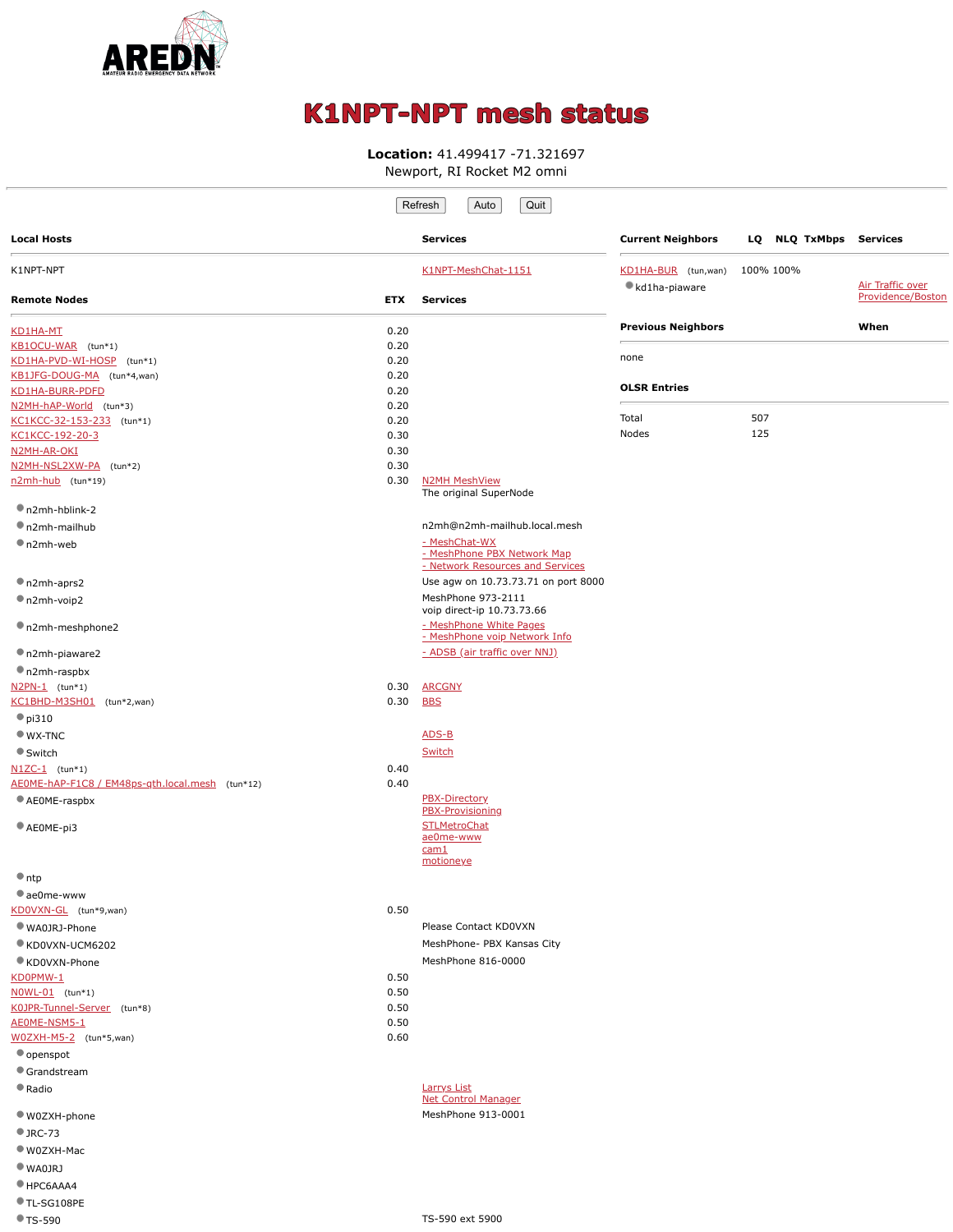| <b>Medialink</b>                                                     |              |                                   |
|----------------------------------------------------------------------|--------------|-----------------------------------|
| <b>MeshPhone</b>                                                     |              |                                   |
| dtdlink.KY0O-GL-TUNNEL / KY0O-GL-TUNNEL.local.mesh (tun*1,wan)       | 0.60         |                                   |
| Challenger                                                           |              |                                   |
| Phone-KY0O                                                           |              | MeshPhone 816-0003                |
| K0JPR-QTH-999-3400                                                   | 0.60         |                                   |
| ● Eagle-One                                                          |              | kojpr-vMIX                        |
| <b>IPCAM</b>                                                         |              |                                   |
| K0JPR-RF-Server                                                      |              | IC7300                            |
| K0JPR-raspbx                                                         |              | <b>VoIP Server</b>                |
| K0JPR-pi                                                             |              | MeshMap<br>ka2fnk-south           |
| K0JPR-IPCAM                                                          |              |                                   |
| KC0SKY-Skywarn                                                       |              | <b>KCmeshChat</b>                 |
| KAOYJE (tun*1,wan)                                                   | 0.60         |                                   |
| KCOTKS-GL1 (tun*1)                                                   | 0.60         |                                   |
| KC0TKS-Pi400                                                         |              | Check-In                          |
|                                                                      |              | MeshPhone 816-6000<br>WebServer   |
| KD0ZJV-M2-1 (tun*1)                                                  | 0.60         |                                   |
| WOZXH-GL300-L (tun*1,wan)                                            | 0.60         |                                   |
| KB0VZP-home-router (tun*1,wan)                                       | 0.60         |                                   |
| NORJC-QTH-SVCs-01 (tun*1)                                            | 0.60         | MeshChat-1732                     |
| nginx-test                                                           |              |                                   |
| n0rjc-nginx-test                                                     |              | <b>NGINX-Test</b>                 |
| dtdlink.WA0TJT-07-13-1952 / WA0TJT-07-13-1952.local.mesh (tun*1,wan) | 0.60         |                                   |
| ● TJT-Cam                                                            |              | <b>TJT-Cam</b>                    |
| K0DEZ-3-45-31 (tun*3,wan)                                            | 0.60         |                                   |
| <u>KD0KDT-GL-2g</u>                                                  | 0.60         | MeshPhone 816-0002                |
| GXP2100-KD0KDT                                                       | 0.60         |                                   |
| KA2FNK-5g-SE (tun*1)<br>KOJPR-Cloud (tun*1)                          | 0.60         |                                   |
| NORC (tun*1)                                                         | 0.70         | Mesh Phone - 9130003              |
| W0ZXH-M2-1 (wan)                                                     | 0.70         |                                   |
| W0ZXH-750-REMOTE (tun*1)                                             | 0.70         |                                   |
| KM3SH-74-122-105-ROCKET-M2 (tun*1)                                   | 0.70         |                                   |
| KA2FNK-5g-N (tun*1,wan)                                              | 0.70         |                                   |
| <u> KA2FNK-2g-O</u>                                                  | 0.70         |                                   |
| KA2FNK-TS (tun*3, wan)                                               | 0.70         |                                   |
| ka2fnk-north                                                         |              | ka2fnk-north                      |
| ka2fnk-south                                                         |              | ka2fnk-south<br><b>KCmeshChat</b> |
| KA2FNK-5                                                             |              | <b>MeshMap</b>                    |
| $\bullet$ ka2fnk-10                                                  |              | RMS-Relay                         |
| pondcam                                                              |              | pondcam                           |
| KD0KKV-AR150 (tun*1)                                                 | 0.80         |                                   |
| KD0KKV-SIP                                                           |              |                                   |
| KOPHP-HAPac (tun*2,wan)                                              | 1.20         |                                   |
| $\bullet$ k0php-raspbx                                               |              | <b>CMRA MeshChat</b>              |
| KB1JFG-RIMN-13                                                       | 1.20         |                                   |
| $\bullet$ cam                                                        |              |                                   |
| KD1HA-BUR-WATER-S                                                    | 1.20         |                                   |
| KB1JFG-900 (tun*1)<br>W2DAN-1-TIV (tun*2)                            | 1.20<br>1.20 |                                   |
| <u>KD1HA-PVD-ATW-SOUTH</u>                                           | 1.22         |                                   |
| AG1C (wan)                                                           | 1.30         |                                   |
| W2DAN-PBM5                                                           | 1.30         |                                   |
| K1NPT-BUR-WATER-NW                                                   | 1.30         |                                   |
| KB1JFG-BUR-WATER-NE                                                  | 1.30         |                                   |
| PE1BTV-SER (tun*3)                                                   | 1.30         |                                   |
| <u>KD1HA-PVD-ATW-WEST</u>                                            | 1.31         |                                   |
| KD1HA-PVD-ATW-NORTH<br>KD1HA-PVD-ATW-EAST                            | 1.31<br>1.31 |                                   |
| <u>KD1HA-PVD-5B</u>                                                  | 1.31         |                                   |
| KD1HA-PVD-ATW                                                        | 1.31         |                                   |
| • procurve                                                           |              |                                   |
| PVD-IPCAM                                                            |              | user1/aredn (ie)                  |
| $\P$ IPS-800                                                         |              |                                   |
| ProSAFE                                                              |              |                                   |
| N1ZC-24G                                                             | 1.40         |                                   |
| AA0Z-1 (tun*3)                                                       | 1.40         |                                   |
| $\bullet$ aa0zpi                                                     |              | <b>STLMetroChat</b>               |
| KD0VXN-GL300-2                                                       | 1.50         |                                   |
| <u>NOWL-02</u>                                                       | 1.50         |                                   |
| KD0VXN-M2                                                            | 1.50         |                                   |
| KD0VXN-GL300-1                                                       | 1.50         |                                   |

## [KB0VZP-Holden-router](http://kb0vzp-holden-router.local.mesh:8080/) (tun\*1,wan) 1.50 HoldenDVR [HoldenDVR](http://holdendvr.local.mesh/) [AE0ME-NSM5-2](http://ae0me-nsm5-2.local.mesh:8080/)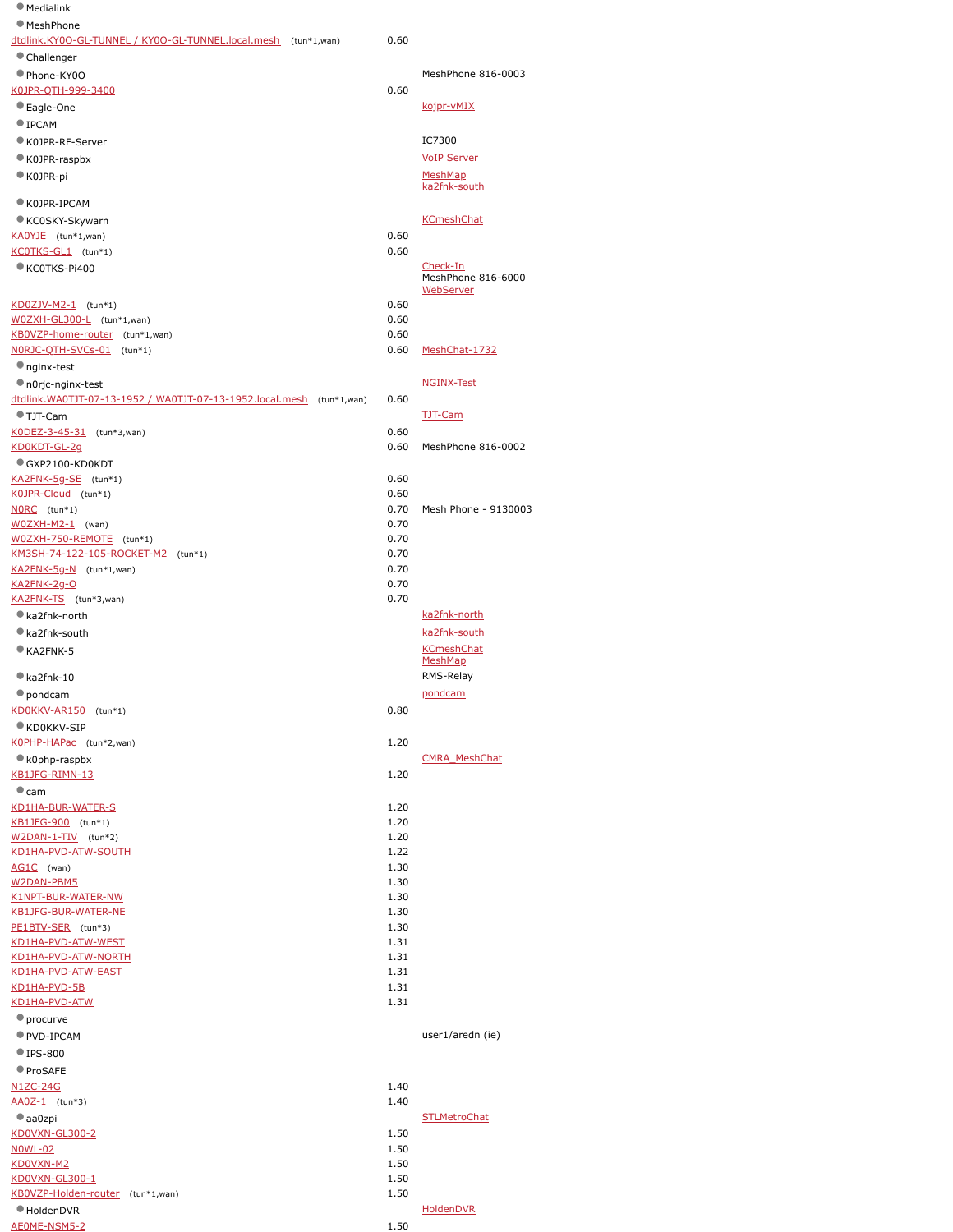| <b>KCOTKS-AR1</b>            | 1.60 |                                         |
|------------------------------|------|-----------------------------------------|
| KB0VZP-Holden34              | 1.60 |                                         |
|                              |      |                                         |
| AE0ME-hAP-PORT-1             | 1.60 |                                         |
| ae0me-reolink520             |      |                                         |
| $\bullet$ ae0me-525g2        |      |                                         |
| $\bullet$ ae0me-504g         |      |                                         |
| DESKTOP-AIQR45U              |      |                                         |
| K0DEZ-DONGLE                 | 1.60 | <b>KCmeshChat</b>                       |
| KB0VZP-ARES-trailer          | 1.60 |                                         |
|                              |      | MeshChat-7367                           |
| SipuraSPA                    |      | <b>PBX</b>                              |
| ARESDVR                      |      | <b>ARESDVR</b>                          |
| WA0TJT-2M-n                  | 1.60 |                                         |
| W0ZXH-TP-1                   | 1.60 |                                         |
| K0JPR-north                  | 1.60 |                                         |
| KB0VZP-Holden34-North        | 1.60 |                                         |
| <u>WOZXH-M5-0</u>            | 1.60 |                                         |
|                              |      |                                         |
| KD0VXN-BEAM-2                | 1.60 |                                         |
| KB0VZP-Holden34-East         | 1.60 |                                         |
| KB0VZP-Holdenwest24          | 1.60 |                                         |
| axis-00408cecd460            |      | <b>Holden PTZ</b>                       |
| W0ZXH-CAR                    | 1.70 |                                         |
| W0ZXH-TW1                    | 1.70 |                                         |
| KB0VZP-ARES-34               | 1.70 |                                         |
| KA2FNK-PNS-4                 | 1.70 |                                         |
|                              | 1.75 |                                         |
| KA2FNK-P-GW (tun*1)          |      |                                         |
| <b>KD0KKV-PICO</b>           | 1.80 |                                         |
| <b>KD0KKV-Buffalo</b>        | 1.80 |                                         |
| FileShare-KKV                |      | <b>FTP</b>                              |
|                              |      | Web UI                                  |
| KD0KKV-MR16                  | 1.96 |                                         |
| <b>KCOTKS-BL2</b>            | 2.10 |                                         |
| <b>KB1JFG-CHOPMIST</b>       | 2.20 |                                         |
| <b>KD1HA-900</b>             | 2.20 |                                         |
| K0PHP-CPE210                 | 2.20 |                                         |
| W1CRB-HAPAC1 (tun*1)         | 2.20 | MeshChat-610                            |
| W1SGB-CHOPMIST               | 2.30 |                                         |
|                              |      |                                         |
| ChopmistTower                |      | Chopmist Fire Tower                     |
| GM7GDE-TUNNEL-CLIENT (tun*1) | 2.30 |                                         |
| raspberrypi                  |      |                                         |
| $\bullet$ raspbx             |      |                                         |
| WB2EMA-Harrisville-FD        | 2.30 |                                         |
| ZL2AQY-hap-ac-lite (tun*1)   | 2.30 |                                         |
|                              |      |                                         |
| KD1HA-CHOPMIST               | 2.30 |                                         |
| KD1HA-PVD-PROVIDENCE-EMA     | 2.31 |                                         |
| KF0FXJ-PRIMARY-1815 (tun*1)  | 2.40 |                                         |
| $\P$ IPP-63301               |      |                                         |
| DESKTOP-T1AHS69              |      |                                         |
|                              |      |                                         |
| $\bullet$ raspxb-kf0fxj      |      |                                         |
| KE0OZU-01 (tun*8)            | 2.40 | MeshPi                                  |
|                              |      | <b>STLMetroChat</b>                     |
| Squid                        |      |                                         |
| KC1KCC-WAR-NORTH (tun*1)     | 2.45 |                                         |
| KE0OZU-02 (tun*1)            | 2.50 | <b>STLMetroChat</b>                     |
| · piaware                    |      | <b>FlightAware</b>                      |
| KOJNR-A (tun*8)              | 2.50 |                                         |
|                              | 2.50 | VOIP 10.44.207.165                      |
| KB0OTY-1 (tun*1)             |      |                                         |
| kb0oty-voip                  |      |                                         |
| kb0oty-pi1                   |      | <b>WWW</b>                              |
| KB9JJA-BLV-RTR               | 2.50 |                                         |
| $KDDDD-2A$ (tun*1)           | 2.50 | <b>EastSideChat</b>                     |
| $\bullet$ Cam2               |      |                                         |
|                              |      |                                         |
| KD9DD-pi2                    |      | Open Web RX (SDR)                       |
| $\blacksquare$ Shack         |      |                                         |
| ■ KD9DD-pi1                  |      | <b>KD9DD-13 WX</b>                      |
|                              |      | WX Cam1                                 |
| KD9RFE-FRBRG-1               | 2.50 |                                         |
| KD0BQS-hAP-ac-lite (tun*1)   | 2.50 |                                         |
| KD0BQS-pfSense-5             |      |                                         |
|                              |      |                                         |
| KD0BQS-pfSense-4             |      |                                         |
| KD0BQS-pfSense-3             |      |                                         |
| KD0BQS-pfSense-2             |      |                                         |
| KD0BQS-pfSense-1             |      | <b>BBS Telnet/Outpost use port 8010</b> |
|                              |      | <b>BBS Web Interface</b>                |
|                              |      | <b>FlightAware</b>                      |
|                              |      | <b>UHF Repeater Dashboard</b>           |
| KC1KCC-WAR-SW (tun*1)        |      |                                         |
|                              | 2.55 |                                         |
| KC1KCC-WAR-2G-HOTSPOT        | 2.55 |                                         |
| KD1HA-PVD-PS-TW              | 2.56 |                                         |
| NOMFD-S (tun*2)              | 2.60 |                                         |